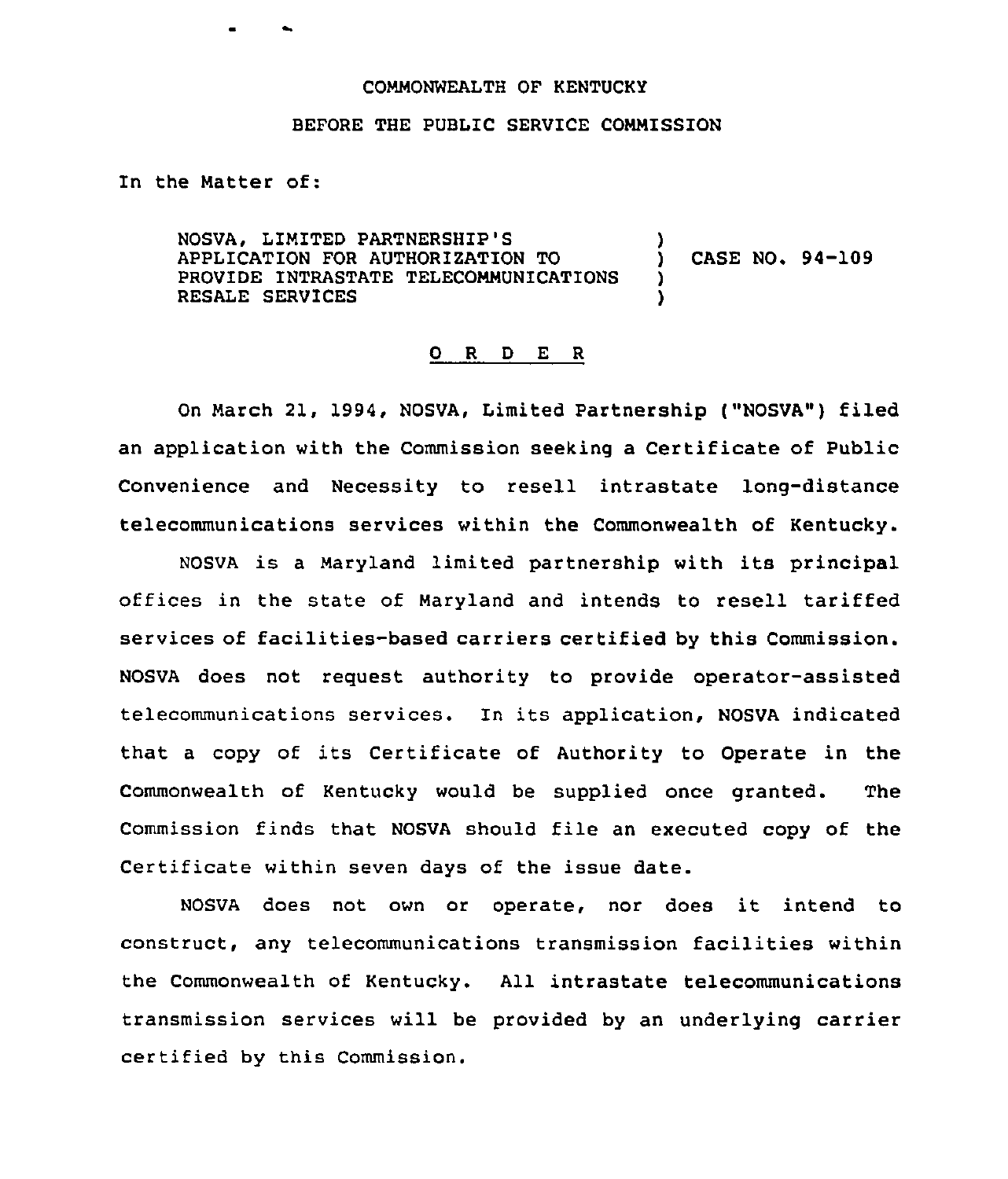NOSVA filed its proposed tariff on March 21, 1994. The Commission finds that NOSVA should file revised tariff sheets for the following:

1. Refer to Original Page 2, Check Sheet. Remove the reference to the "Title Page."

2. Refer to Original Page 12, Heading 2.3, Liability of NOSVA LP. Make <sup>a</sup> new Heading 2.3.7 and insert the following language:

> Acceptance of the liability provisions contained in this tariff by the Commission does not constitute its determination that the limitation of liability imposed by the Company should be upheld in a court of law, but the recognition that, as it is the duty of the courts to adjudicate negligence claims and rights to recover damages therefor, so it is the duty of the courts to determine the validity of the exculpatory provisions of this tariff.

3. Refer to Original Page 15, Beading 2.5.1, Cancellation or Interruption of Services. Insert the following language at the end of 2.5.1(A): "following proper notice pursuant to Commission regulations."

4. Refer to Original Page 22, Heading 3.4, NOSVA Switched Network Service. Correct the spelling of "minimum" in line 3.

5. Refer to Original Page 17, Heading 2.6, Contested Charges. Insert the following language at the end of the second sentence: "and their right of appeal to the Kentucky Public Service Commission."

 $-2-$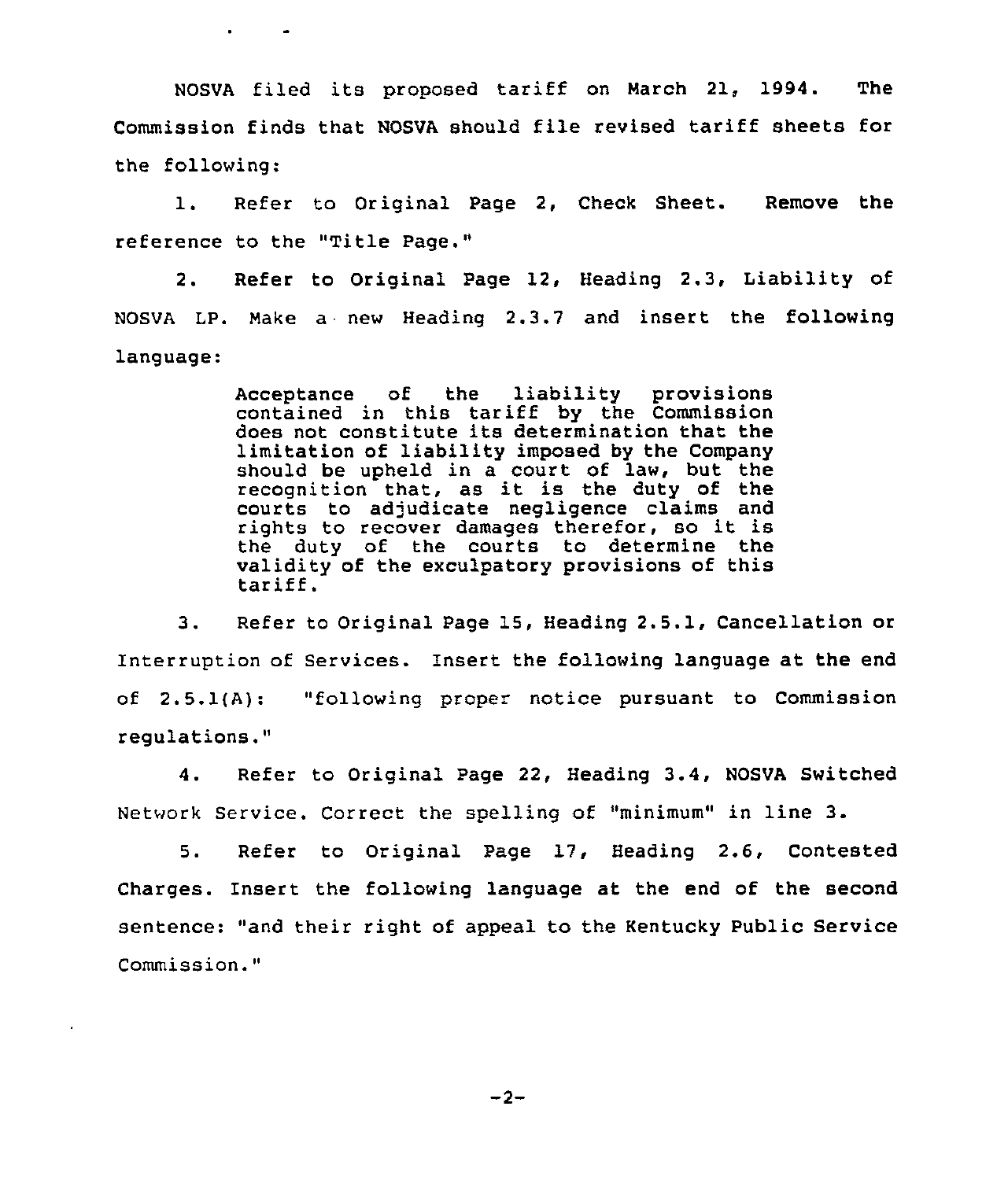6. Include in NOSVA's tariff either the contents of a billing format or an example of the billing form to be sent to your customers.

7. Provide in NOSVA's tariff a toll-free service number to deal with customer complaints.

The application provided by NOSVA demonstrates its financial, managerial, and technical capability to provide utility service. The Commission finds that NOSVA should be authorized to resell intrastate long-distance telecommunications services within the Commonwealth of Kentucky. The Commission further finds that the rates proposed by NOSVA with the modifications set forth in this Order should be approved as the fair, just, and reasonable rates to be charged.

The Commission, having considered the evidence of record and being otherwise sufficiently advised, BEREBY ORDERS that:

1. NOSVA be and it hereby is granted authority to resell intrastate long-distance telecommunications services within the Commonwealth of Kentucky on and after the date of this Order.

2. IntraLATA services shall be provided in accordance with the restrictions and conditions of service contained in Administrative Case No. 323.<sup>1</sup>

 $\mathbf{1}$ Administrative Case No. 323, An Inquiry Into IntraLATA Toll Competition, An Appropriate Compensation Scheme for Completion of IntraLATA Calls by Interexchange Carriers, and WATS Jurisdictionality, Phase I, Order Dated Nay 6, 1991.